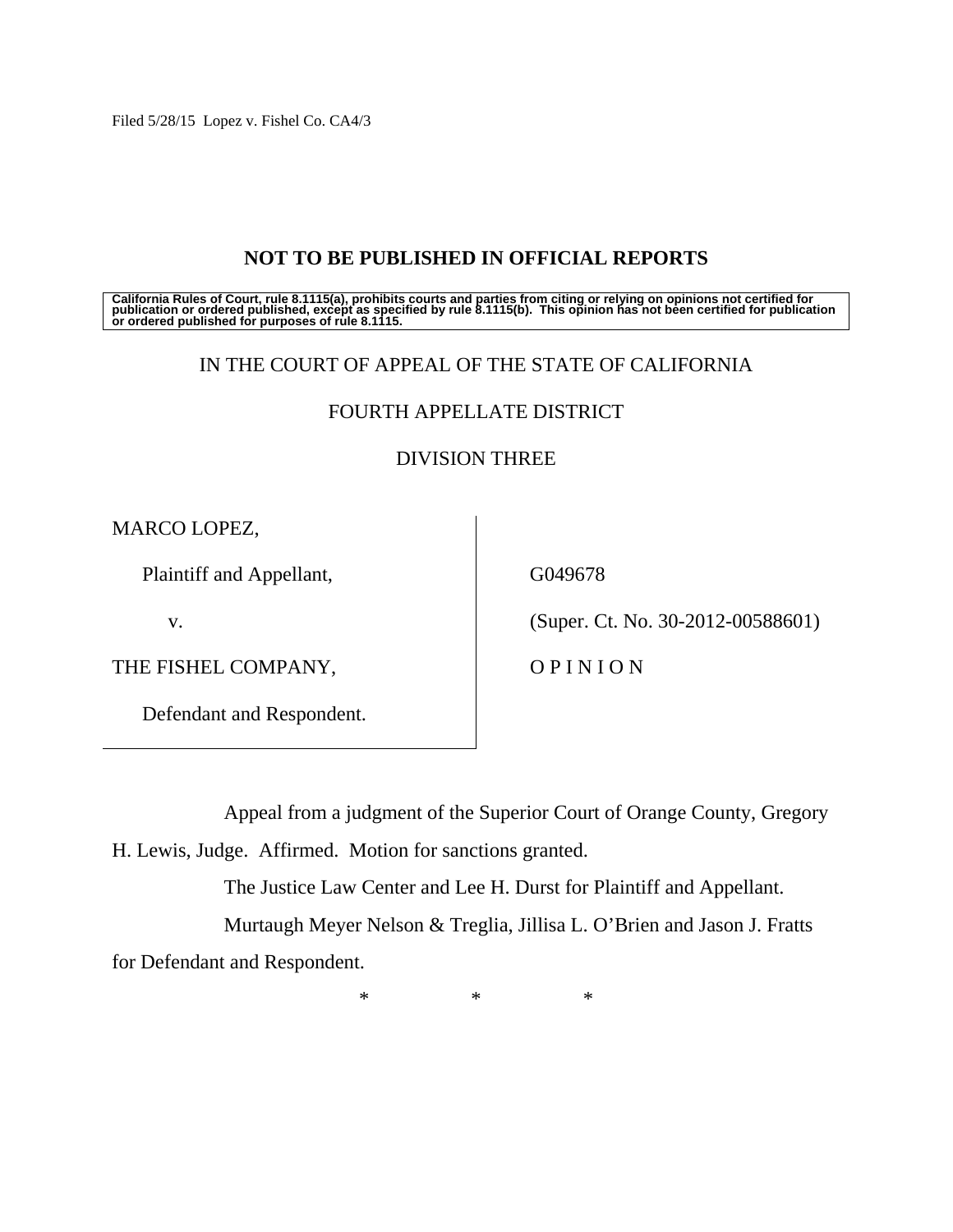Plaintiff Marco Lopez appeals from a judgment entered after the court sustained without leave to amend the demurrer of defendant The Fishel Company to the first amended complaint for personal injury. Plaintiff argues his claim was covered by an exception to the exclusivity of the Workers' Compensation statutory scheme, allowing him to file a civil action. We disagree and affirm the judgment.

 Defendant filed a motion for sanctions, arguing the appeal was frivolous. We agree and award sanctions.

#### **FACTS AND PROCEDURAL HISTORY**

 The facts in this case are simple. Plaintiff and Rafael Morales, a defendant in the action but not a party to this appeal, were employed by defendant. One day during the course of his employment Morales was driving a big rig in which plaintiff was a passenger. The truck was hit by another vehicle and plaintiff was injured as a result.

 After the accident plaintiff, in propria persona, filed a form complaint for negligence. Defendant filed a demurrer to the complaint on the ground workers' compensation barred a civil action. Plaintiff did not oppose the demurrer, and the court sustained it on the basis of the exclusive workers' compensation remedy. (Lab. Code, § 3706.) The court took judicial notice of plaintiff's workers' compensation application in which he admitted the accident occurred during the course and scope of his employment. It granted plaintiff "conditional leave to amend" pursuant to Code of Civil Procedure section 472a, subdivision (c), if he could properly allege defendant had no workers' compensation insurance, thereby excepting the case from the workers' compensation statutory scheme.

 Subsequently, an attorney filed an amended complaint on plaintiff's behalf, alleging defendant negligently hired Morales and, on information and belief, that defendant was self-insured and had "used that position to deny [p]laintiff medical coverage and needed medical treatment."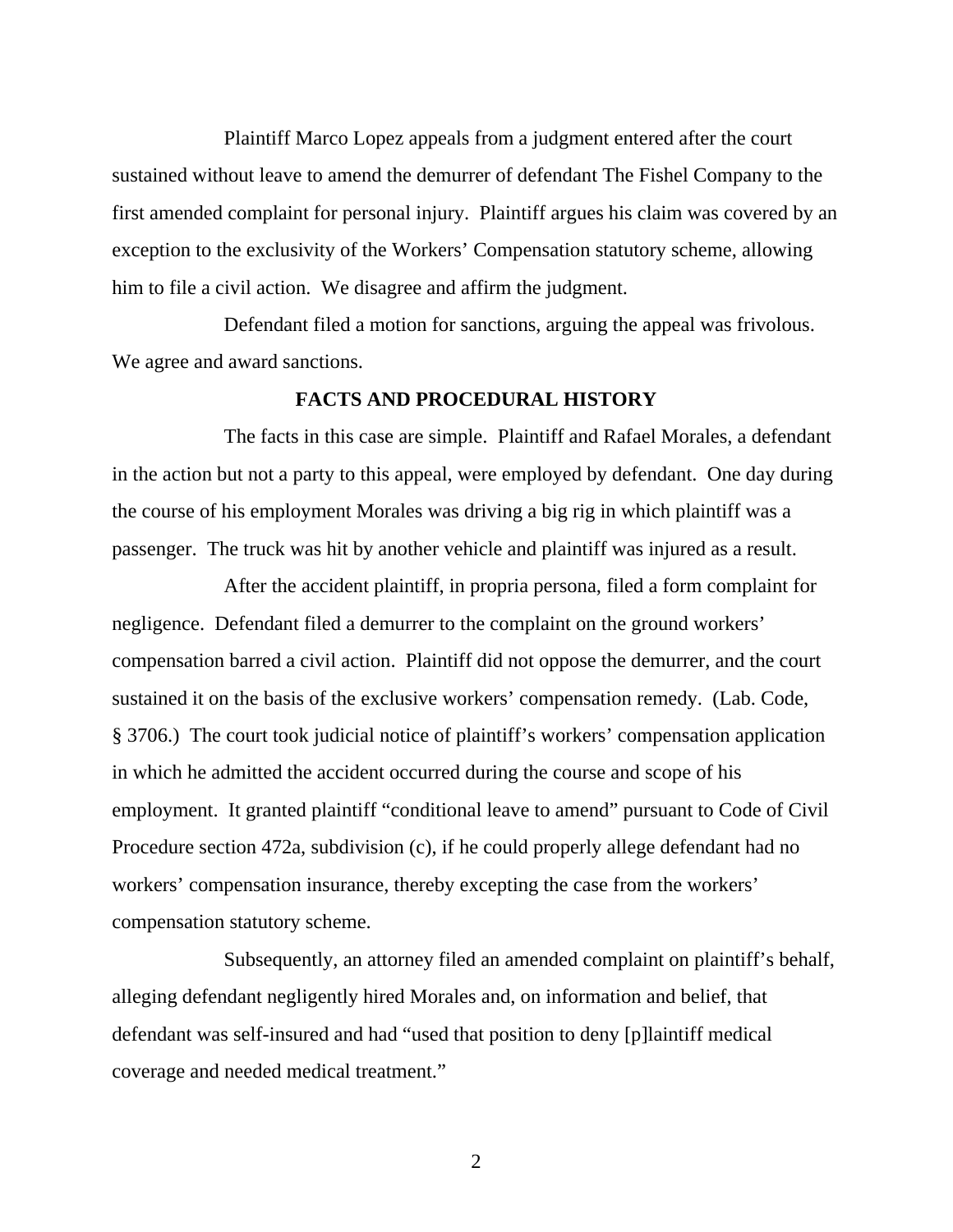Defendant again demurred, based on the same grounds it raised the first time and on the further ground plaintiff had not complied with the court's order to allege defendant had no workers' compensation coverage. Plaintiff did not file an opposition.

 The court sustained the demurrer without leave to amend based on the exclusivity of workers' compensation statutes. It took judicial notice of plaintiff's allegation the accident occurred during employment, the filing of plaintiff's workers' compensation claim, and the order approving compromise and settlement of that claim, although not "the claims and contentions set forth therein." Further, the Workers' Compensation Appeals Board has exclusive jurisdiction for delay in payment of or refusal to pay the settlement amount.

#### **DISCUSSION**

### *1. Demurrer to Amended Complaint*

 When we review a judgment entered upon the grant of a demurrer without leave to amend, we must construe the allegations liberally (Code Civ. Proc., § 452) and assume the properly pleaded allegations are true (*Schifando v. City of Los Angeles* (2003) 31 Cal.4th 1074, 1081). We may also consider any matter of which the court may take judicial notice. (Code Civ. Proc., § 430.30, subd. (a).) If the demurrer can be sustained on any ground raised, we must affirm. (*Schifando,* at p. 1081.)

 There is no question the court properly sustained the demurrer without leave to amend. Plaintiff alleged he was defendant's employee and was injured while on the job. The court took judicial notice of plaintiff's workers' compensation claim form and the compromise and release form showing plaintiff's claim was settled.

 With few exceptions, the workers' compensation statutes provide an exclusive remedy for job-related injuries. (Lab. Code, §§ 3600, 5300; *Lopez v. C.G.M. Development, Inc.* (2002) 101 Cal.App.4th 430, 443.) Thus, absent an exception, a civil action may not be filed against an employer. (*Lopez*, at p. 443.) In sustaining the demurrer to the original complaint, the court granted plaintiff leave to amend if he could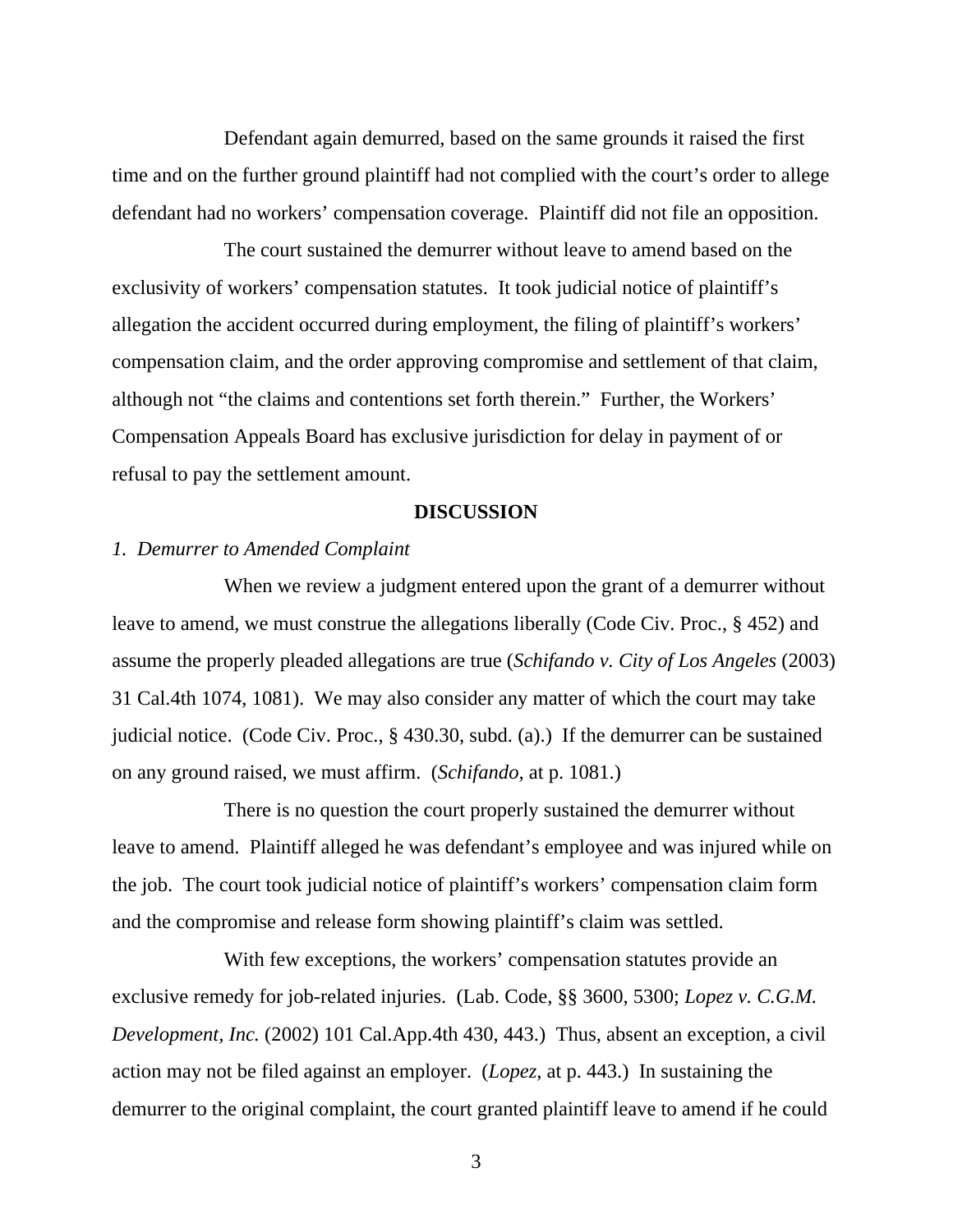plead such an exception, i.e., that defendant had no workers' compensation insurance. Plaintiff made no such allegation in the amended complaint.

 It appears plaintiff may be trying to argue an exception based on the socalled dual capacity doctrine, to which he refers without any legal authority in support. "The dual capacity doctrine holds that if an employer occupies another relationship toward its employee that imposes a duty different from those arising from the employment relationship, the employer can be liable in tort for a breach of that duty. [Citations.]" (*Singh v. Southland Stone, U.S.A., Inc.* (2010) 186 Cal.App.4th 338, 368.) But the Labor Code section 3602, subdivision (a) sets out the exclusivity of the workers' compensation statutory scheme and provides that even if the employer and employee "occupied another or dual capacity prior to, or at the time of," the plaintiff's injury, the plaintiff may not file an action for damages. (*Singh,* at p. 368.)

 The extent of plaintiff's argument is the dual capacity exception applies because defendant "owned and insured the 2008 Chevy 6500 under a separate covenant operating in a third[-]party capacity." Plaintiff did not allege this theory in the amended complaint. Further, this statement is unclear and does not come close to satisfying the requirement a party make a reasoned legal argument in support of claims on appeal. (*Benach v. County of Los Angeles* (2007) 149 Cal.App.4th 836, 852 [issue may be forfeited absent reasoned legal argument].)

 Nor are we persuaded by plaintiff's reference to an exception based on conduct violating public policy, including racial or sexual discrimination. Plaintiff did not plead any such facts and his brief is devoid of any discussion as to how this theory applies to this case.

 We also reject plaintiff's citation to Labor Code section 3601, subdivision  $(a)(1)$ , which provides an exception to worker's compensation exclusivity when the injury is caused by a coworker's intoxication. Plaintiff specifically did not allege this scenario, pleading only that Morales had "a history of heavy drinking," which defendant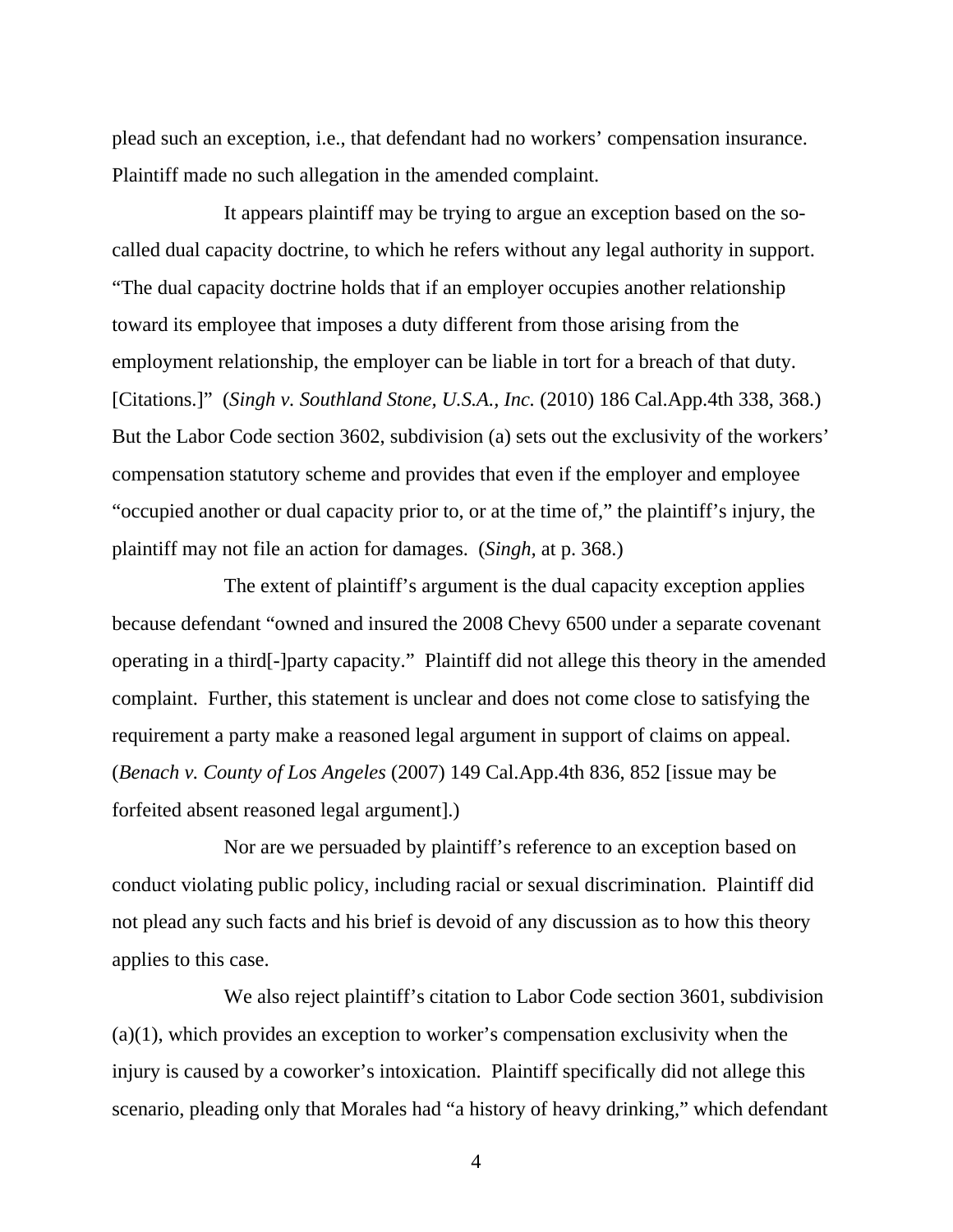failed to monitor. Instead, plaintiff alleged the accident was the result of Morales losing control of the vehicle because he was not licensed to drive that type of truck, had insufficient training to drive the truck, and was driving too fast, in addition to Morales's drinking history.

 Plaintiff asserts defendant is self-insured, complaining it refused to authorize over \$700,000 for his necessary medical treatment. But the compromise and release order shows the claim was fully settled. Any unhappiness with the result cannot be litigated in this forum. Plaintiff's argument the settlement did not include this lawsuit has no merit. This action itself is improper and in any event could not be included in a settlement of the workers' compensation claim.

 Again without citing authority or making any reasoned legal argument, plaintiff makes offhand reference to the doctrine of respondeat superior. Respondeat superior makes an employer "liable for the torts of its employees committed within the scope of the employment. [Citation.]" (*Lisa M. v. Henry Mayo Newhall Memorial Hospital* (1995) 12 Cal.4th 291, 296, fn. omitted.) That has nothing to do with whether there is an exception to the exclusivity of the workers' compensation scheme that would allow plaintiff to file a civil suit against defendant.

 Finally, to the extent plaintiff made arguments that do not have discrete headings setting out the issues, in violation of court rules (Cal. Rules of Court, rule  $8.204(a)(1)(B)$ , or are not sufficiently supported by reasoned legal argument or citations (*Benach v. County of Los Angeles*, *supra*, 149 Cal.App.4th at p. 852), they are forfeited.

 Plaintiff did not request we grant him leave to amend and did not make the required showing of how he could state a valid cause of action. We do not see any way he could accomplish that.

### *2. Motion for Sanctions*

 When we find an appeal to be frivolous or filed solely to harass or delay, we may award sanctions against the offending party. (Code Civ. Proc., § 907; Cal. Rules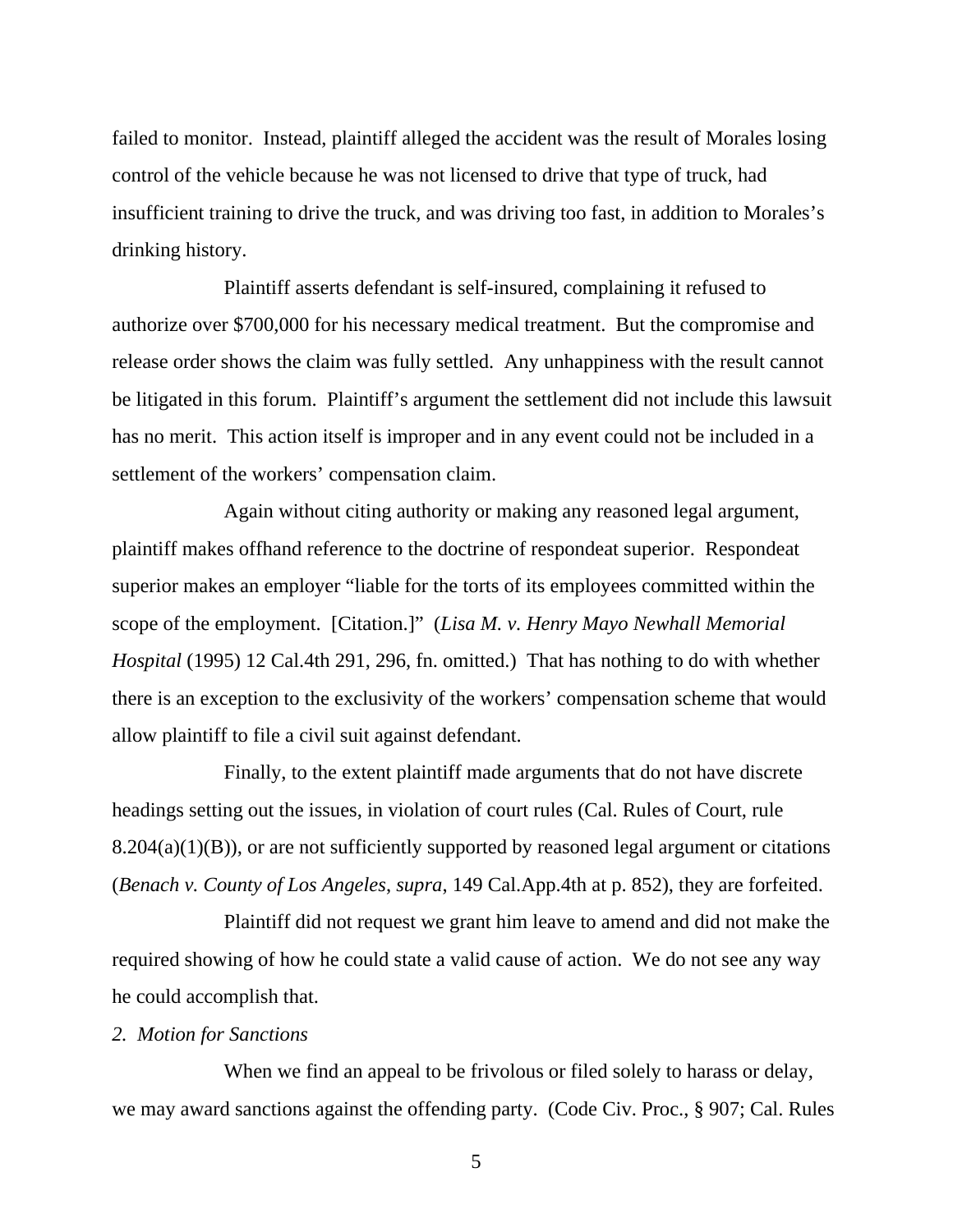of Court, rule 8.276(a).) We may rely on either or both a subjective and an objective standard. "The subjective standard looks to the motives of the appealing party and his or her attorney, while the objective standard looks at the merits of the appeal from a reasonable person's perspective. [Citation.]" (*Kleveland v. Siegel & Wolensky*, *LLP* (2013) 215 Cal.App.4th 534, 556.)

 Under the objective standard, as shown above, there was no valid basis for filing the complaint to begin with, much less the appeal. The workers' compensation body of law makes clear the statutory scheme is exclusive, absent a narrow set of exceptions. The court granted plaintiff conditional leave to amend if he could plead such an exception. He did not do so. Plaintiff summarily mentions a few exceptions in his brief but these were not pleaded in the complaint nor did plaintiff argue he could allege additional facts to support any such exception.

 Further, plaintiff failed to make any reasoned legal argument in support of his claims, in violation of the California Rules of Court, another ground for awarding sanctions. (Cal. Rules of Court, rule  $8.276(a)(2)$ , (4).) Plaintiff did not "[p]rovide a summary of the significant facts limited to matters in the record" (rule  $8.204(a)(2)(C)$ ) nor did he include record references (rule  $8.204(a)(1)(C)$ ). In addition, he failed to support any of his claims with reasoned legal argument. (Rule  $8.204(a)(1)(B)$ .)

 We are aware sanctions should be awarded only in the most egregious cases. (*In re Marriage of Flaherty* (1982) 31 Cal.3d 637, 650-651.) But all of the circumstances convince us this is such a case. In addition to the wholly improper form of the brief, the contents are equally deficient. The brief is confusing and unclear. The case contains no unique issues or complicated facts, nor was there an argument that existing law should be extended, modified, or reversed, as might justify filing this appeal. (*Dodge*, *Warren & Peters Ins. Services*, *Inc. v. Riley* (2003) 105 Cal.App.4th 1414, 1422.) We do not believe a reasonable person would have thought it proper to file it.